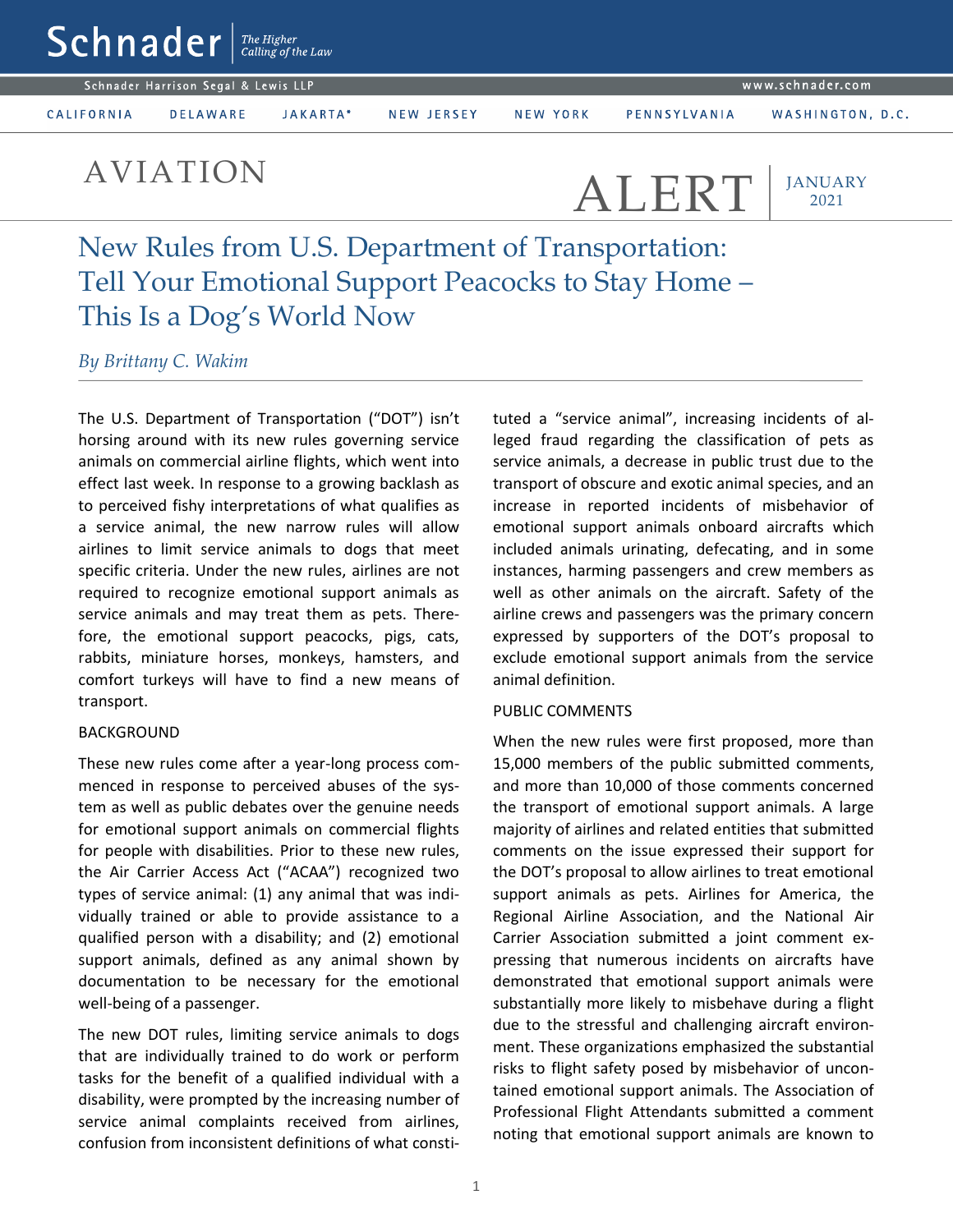bite passengers and flight attendants, relieve themselves, cause allergic reactions, and encroach on the space and comfort zone of other passengers who have purchased tickets. Moreover, untrained emotional support animals put the entire cabin, passengers and crew at risk during emergency situations.

More than 3,000 individuals and, interestingly, approximately half of disability rights organizations that commented (mainly organizations that represent individuals with allergies and individuals with visual impairment who use guide dogs), did so in support of the DOT's proposed rule changes. The other half of disability rights organizations argued that emotional support animals provide a vital accommodation for many individuals suffering from a wide range of serious mental and emotional disabilities.

## DETAILS OF THE NEW RULES

According to the new rules, service animals are defined as "a dog, regardless of breed or type, that is individually trained to do work or perform tasks for the benefit of a qualified individual with a disability, including a physical, sensory, psychiatric, intellectual, or other mental disability." This definition excludes all non-task-trained animals, such as emotional support animals, comfort animals, and service animals in training. In reaching this definition, the DOT considered whether emotional support animals should be treated as service animals, whether psychiatric service animals should be treated the same as other service animals, whether to limit service animals to certain species of animals, whether certain breeds or generalized physical types of animals should not be considered service animals, and whether the DOT's definition of a service animal under the ACAA should be similar to the U.S. Department of Justice's (the "DOJ") definition of a service animal under the Americans with Disabilities Act ("ADA").

Individual policies are to be set by the airlines but any such policy must conform to the DOT rules. As stated above, these new rules are meant to allow airlines to recognize emotional support animals as pets, rather than service animals, and to allow airlines to limit the number of service animals for one passenger. This classification will have an economic effect for airlines, as airlines are permitted to charge passengers for transporting pets but are prohibited from charging passengers traveling with service animals.

Prior to travel, an airline may require passengers with disabilities traveling with a service animal to complete and submit to the airline a form, developed by the DOT, attesting to the animal's training and good behavior and certifying the animal's good health. For flights longer than eight hours, an airline may require an additional form from the passenger, also developed by the DOT, attesting that the animal has the ability either to not relieve itself on a long flight or to relieve itself in a sanitary manner. Moreover, an airline may require a passenger with a service animal to provide these forms up to 48 hours in advance of their flight or to provide these forms at the departure gate. In terms of safety, airlines also are permitted to require that a service animal be harnessed, leashed, or otherwise tethered on an aircraft and to set requirements as to the size of the service animals. For example, an airline is permitted to require a service animal to fit on their handler's lap or within its foot space on the aircraft.

These new rules depart from the DOT's prior guidance wherein airlines were not permitted to restrict passengers from traveling with emotional support animals nor place restrictions on specific breeds or species. Even under the new rules, however, airlines still are prohibited from refusing service dogs based on breed or generalized physical type. These rules are expected to reduce confusion by more closely aligning the DOT's definition of a service animal with the DOJ's definition of a service animal under the ADA, which applies to a broad array of entities, including airports, and which covers only dogs that are individually trained to do work or perform tasks for the benefit of an individual with a disability.

The National Disability Rights Network has indicated its intention to lobby the new Biden administration to reverse or revise these new narrower rules.

*This summary of legal issues is published for informational purposes only. It does not dispense legal advice or create an attorney-client relationship with those*